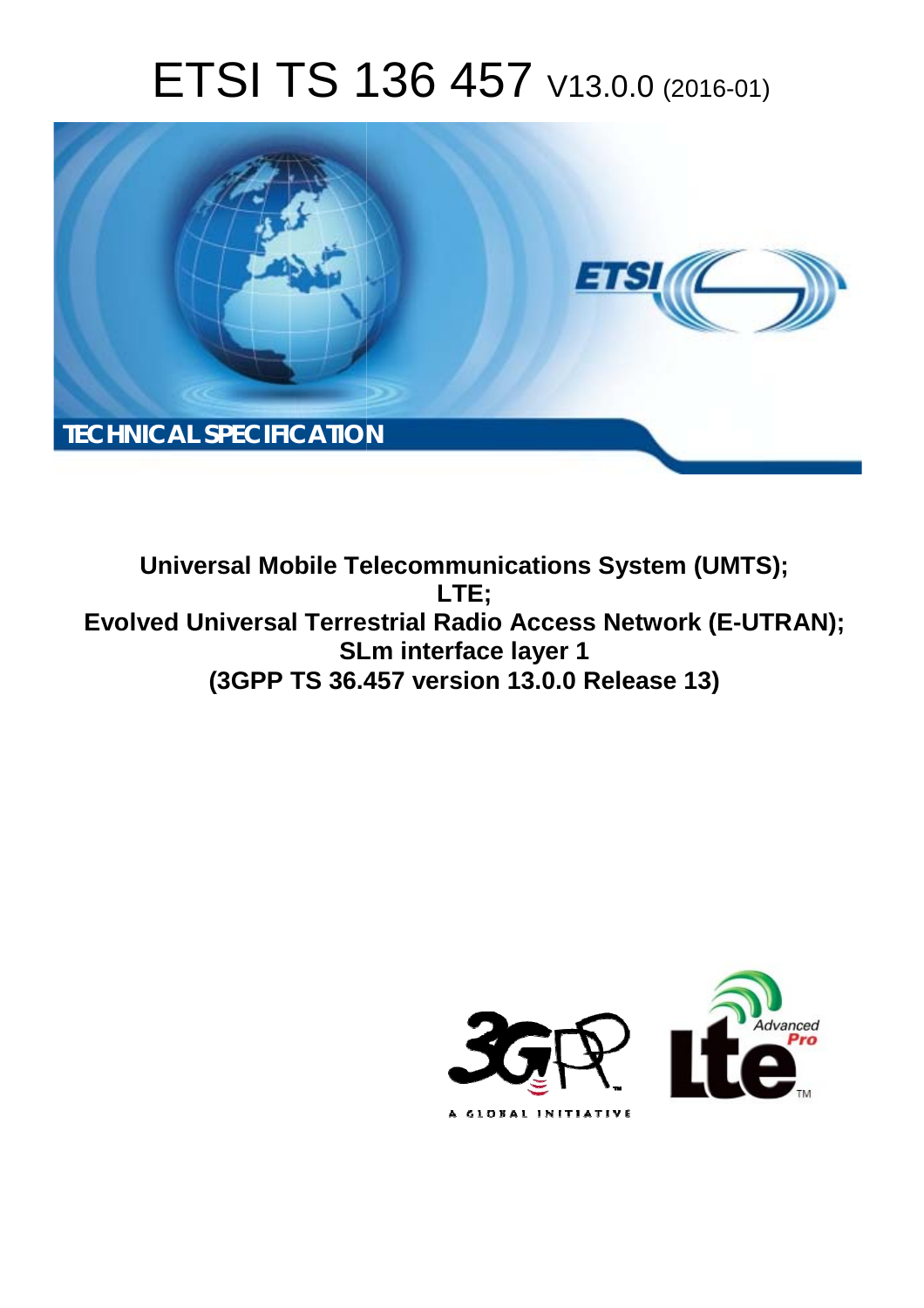Reference RTS/TSGR-0336457vd00

> Keywords LTE,UMTS

#### *ETSI*

#### 650 Route des Lucioles F-06921 Sophia Antipolis Cedex - FRANCE

Tel.: +33 4 92 94 42 00 Fax: +33 4 93 65 47 16

Siret N° 348 623 562 00017 - NAF 742 C Association à but non lucratif enregistrée à la Sous-Préfecture de Grasse (06) N° 7803/88

#### *Important notice*

The present document can be downloaded from: <http://www.etsi.org/standards-search>

The present document may be made available in electronic versions and/or in print. The content of any electronic and/or print versions of the present document shall not be modified without the prior written authorization of ETSI. In case of any existing or perceived difference in contents between such versions and/or in print, the only prevailing document is the print of the Portable Document Format (PDF) version kept on a specific network drive within ETSI Secretariat.

Users of the present document should be aware that the document may be subject to revision or change of status. Information on the current status of this and other ETSI documents is available at <http://portal.etsi.org/tb/status/status.asp>

If you find errors in the present document, please send your comment to one of the following services: <https://portal.etsi.org/People/CommiteeSupportStaff.aspx>

#### *Copyright Notification*

No part may be reproduced or utilized in any form or by any means, electronic or mechanical, including photocopying and microfilm except as authorized by written permission of ETSI.

The content of the PDF version shall not be modified without the written authorization of ETSI. The copyright and the foregoing restriction extend to reproduction in all media.

> © European Telecommunications Standards Institute 2016. All rights reserved.

**DECT**TM, **PLUGTESTS**TM, **UMTS**TM and the ETSI logo are Trade Marks of ETSI registered for the benefit of its Members. **3GPP**TM and **LTE**™ are Trade Marks of ETSI registered for the benefit of its Members and of the 3GPP Organizational Partners.

**GSM**® and the GSM logo are Trade Marks registered and owned by the GSM Association.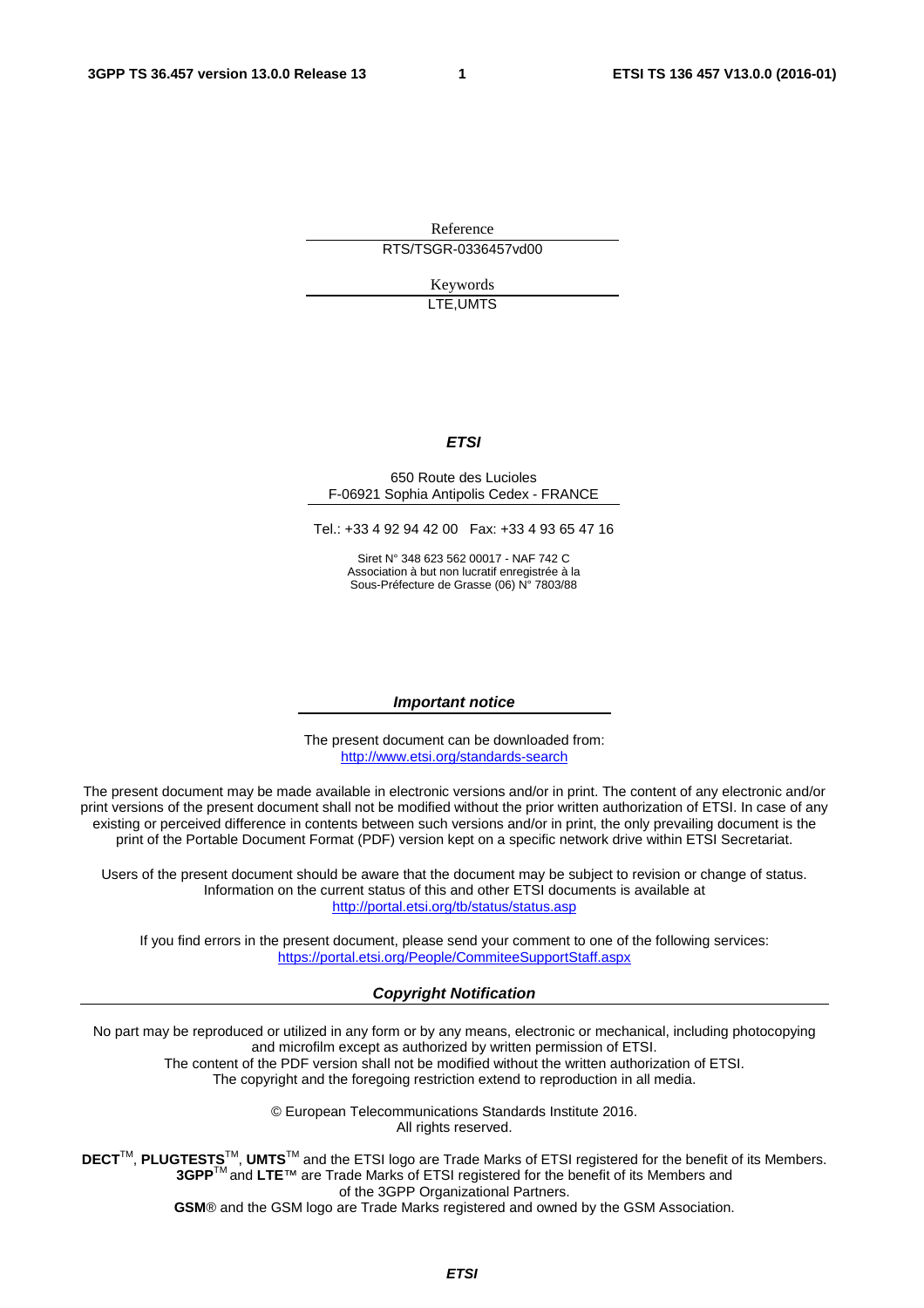#### Intellectual Property Rights

IPRs essential or potentially essential to the present document may have been declared to ETSI. The information pertaining to these essential IPRs, if any, is publicly available for **ETSI members and non-members**, and can be found in ETSI SR 000 314: *"Intellectual Property Rights (IPRs); Essential, or potentially Essential, IPRs notified to ETSI in respect of ETSI standards"*, which is available from the ETSI Secretariat. Latest updates are available on the ETSI Web server [\(https://ipr.etsi.org/](https://ipr.etsi.org/)).

Pursuant to the ETSI IPR Policy, no investigation, including IPR searches, has been carried out by ETSI. No guarantee can be given as to the existence of other IPRs not referenced in ETSI SR 000 314 (or the updates on the ETSI Web server) which are, or may be, or may become, essential to the present document.

#### Foreword

This Technical Specification (TS) has been produced by ETSI 3rd Generation Partnership Project (3GPP).

The present document may refer to technical specifications or reports using their 3GPP identities, UMTS identities or GSM identities. These should be interpreted as being references to the corresponding ETSI deliverables.

The cross reference between GSM, UMTS, 3GPP and ETSI identities can be found under [http://webapp.etsi.org/key/queryform.asp.](http://webapp.etsi.org/key/queryform.asp)

### Modal verbs terminology

In the present document "**shall**", "**shall not**", "**should**", "**should not**", "**may**", "**need not**", "**will**", "**will not**", "**can**" and "**cannot**" are to be interpreted as described in clause 3.2 of the [ETSI Drafting Rules](http://portal.etsi.org/Help/editHelp!/Howtostart/ETSIDraftingRules.aspx) (Verbal forms for the expression of provisions).

"**must**" and "**must not**" are **NOT** allowed in ETSI deliverables except when used in direct citation.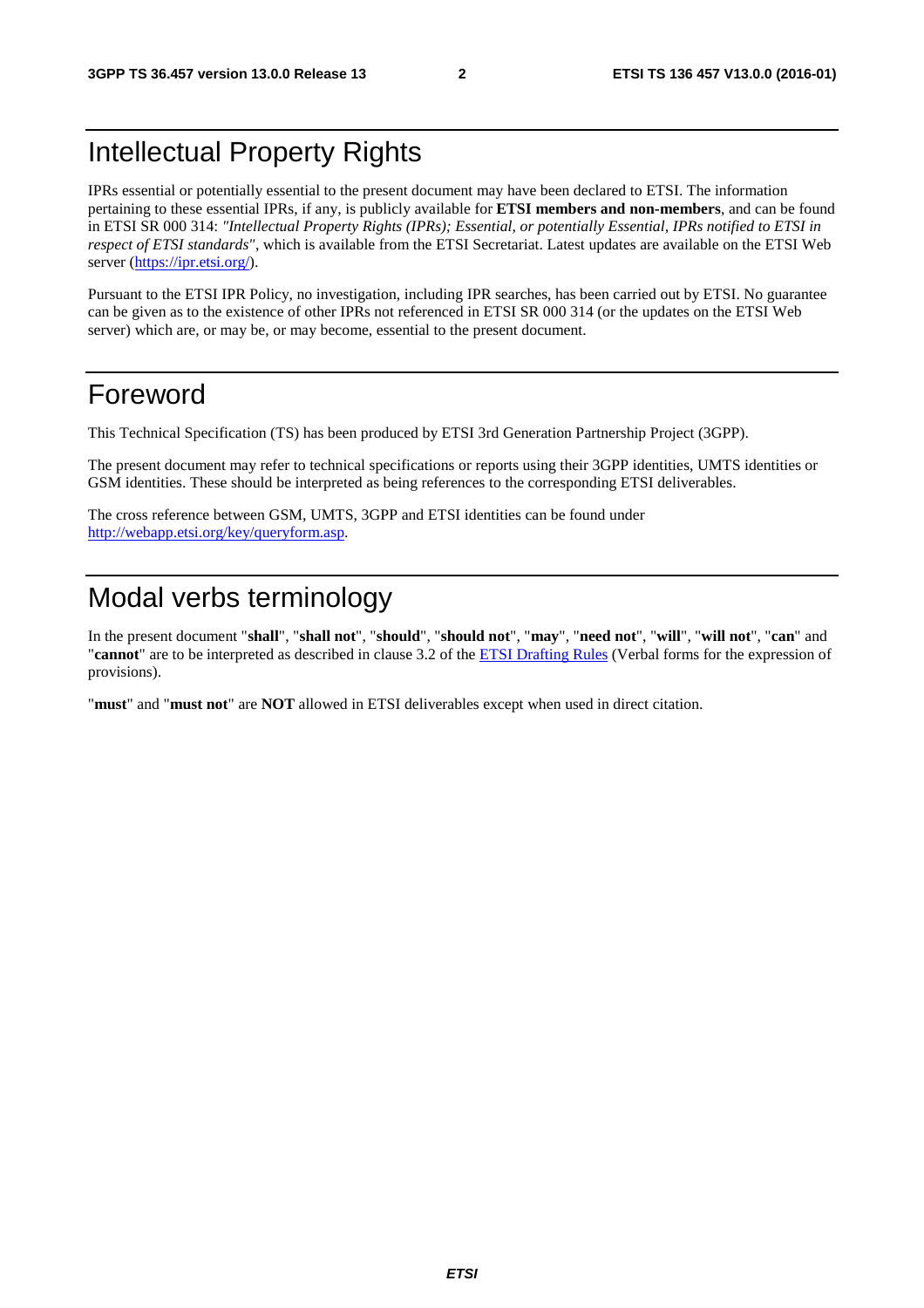$\mathbf{3}$ 

## Contents

| $\mathbf{1}$           |                               |  |  |  |  |
|------------------------|-------------------------------|--|--|--|--|
| 2                      |                               |  |  |  |  |
| 3<br>3.1<br>3.2<br>3.3 |                               |  |  |  |  |
| $\overline{4}$         |                               |  |  |  |  |
| $5\overline{)}$        |                               |  |  |  |  |
| 6                      |                               |  |  |  |  |
|                        | <b>Annex A (informative):</b> |  |  |  |  |
|                        |                               |  |  |  |  |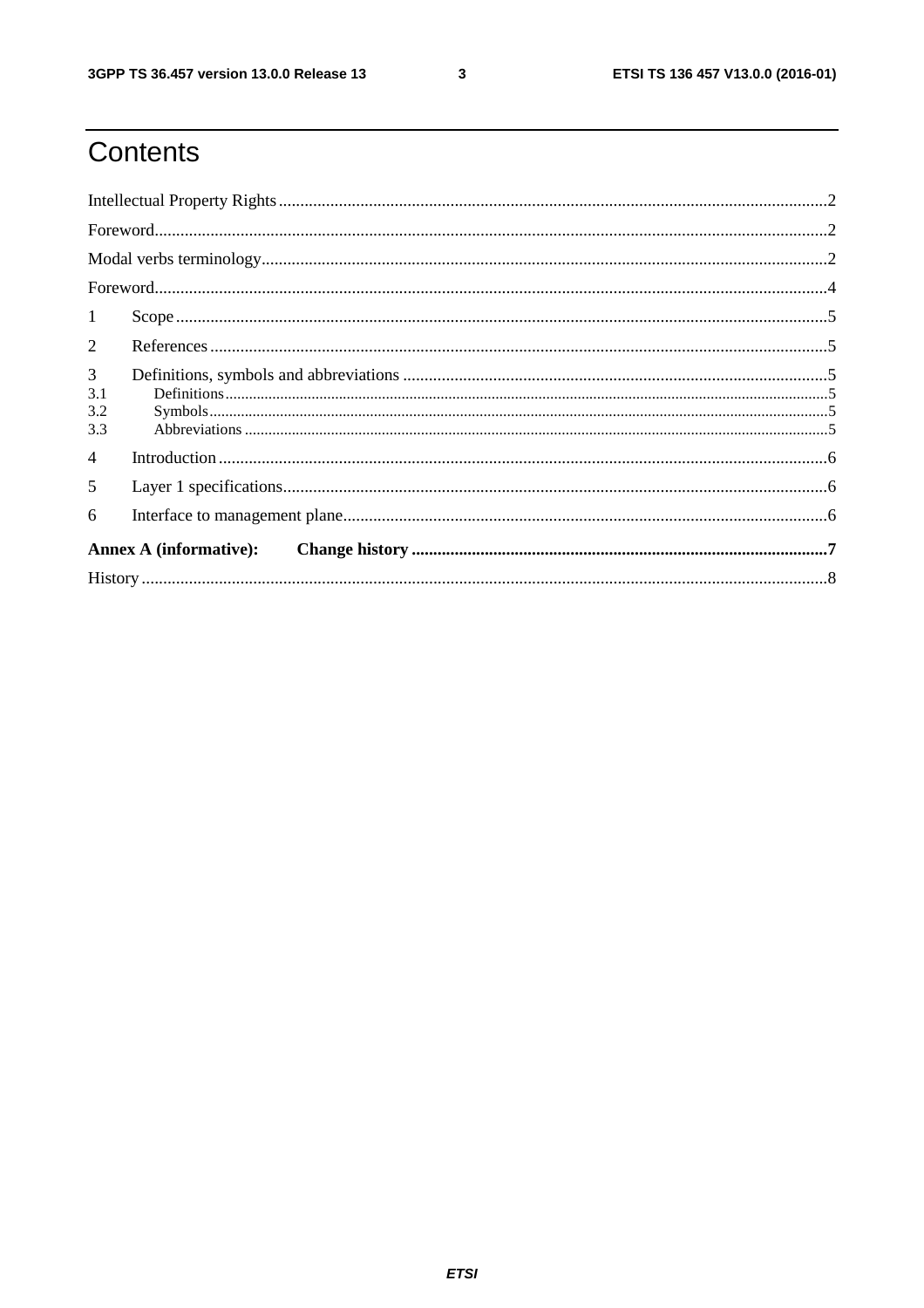#### Foreword

This Technical Specification has been produced by the 3<sup>rd</sup> Generation Partnership Project (3GPP).

The contents of the present document are subject to continuing work within the TSG and may change following formal TSG approval. Should the TSG modify the contents of the present document, it will be re-released by the TSG with an identifying change of release date and an increase in version number as follows:

Version x.y.z

where:

- x the first digit:
	- 1 presented to TSG for information;
	- 2 presented to TSG for approval;
	- 3 or greater indicates TSG approved document under change control.
- y the second digit is incremented for all changes of substance, i.e. technical enhancements, corrections, updates, etc.
- z the third digit is incremented when editorial only changes have been incorporated in the document.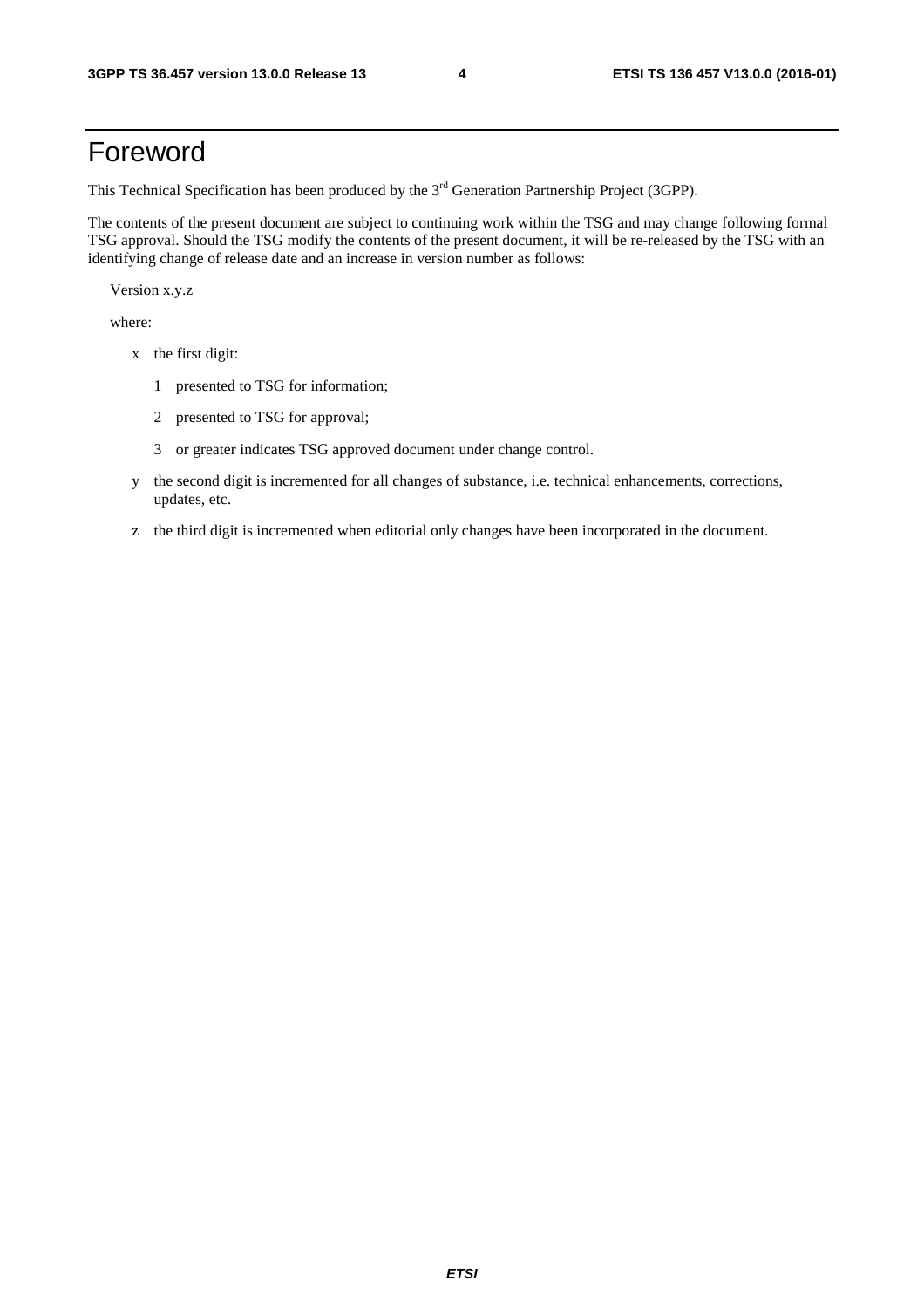#### 1 Scope

The present document specifies the standards allowed to implement layer 1 on the SLm interface.

The specification of transmission delay requirements and O&M requirements are not in the scope of the present document.

In the following, 'layer 1' and 'physical layer' are assumed to be synonymous.

#### 2 References

The following documents contain provisions which, through reference in this text, constitute provisions of the present document.

- References are either specific (identified by date of publication, edition number, version number, etc.) or non-specific.
- For a specific reference, subsequent revisions do not apply.
- For a non-specific reference, the latest version applies. In the case of a reference to a 3GPP document (including a GSM document), a non-specific reference implicitly refers to the latest version of that document *in the same Release as the present document*.
- [1] 3GPP TR 21.905: "Vocabulary for 3GPP Specifications".

#### 3 Definitions, symbols and abbreviations

#### 3.1 Definitions

For the purposes of the present document, the terms and definitions given in TR 21.905 [1] and the following apply. A term defined in the present document takes precedence over the definition of the same term, if any, in TR 21.905 [1].

#### 3.2 Symbols

For the purposes of the present document, the following symbols apply:

#### 3.3 Abbreviations

For the purposes of the present document, the abbreviations given in TR 21.905 [1] and the following apply. An abbreviation defined in the present document takes precedence over the definition of the same abbreviation, if any, in TR 21.905 [1].

| E-UTRAN | Evolved UTRAN                    |
|---------|----------------------------------|
| - O&M   | <b>Operation and Maintenance</b> |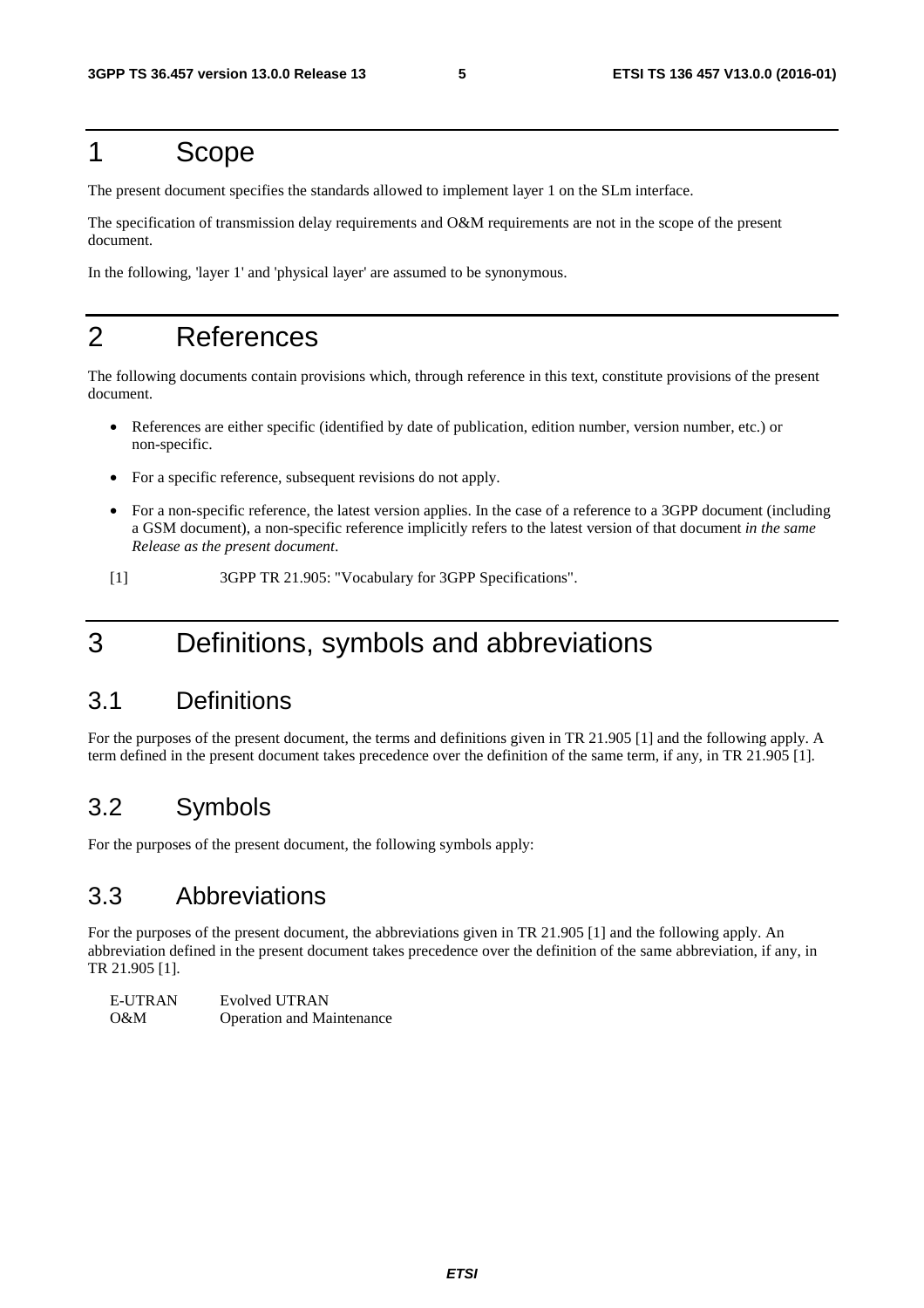#### 4 Introduction

The main functions of layer 1 are summarized in the following:

- Interface to physical medium;
- Frame delineation;
- Line clock extraction capability;
- Layer 1 alarms extraction and generation;
- Transmission quality control.

### 5 Layer 1 specifications

The support of any suitable layer 1 technique - like point-to-point or point-to-multipoint techniques - shall not be prevented.

### 6 Interface to management plane

The description of the interface towards the management plane is out of scope of this document, but at least the following O&M functions should be foreseen:

- Performance monitoring functions;
- Alarm status reporting functions;
- Synchronisation source management.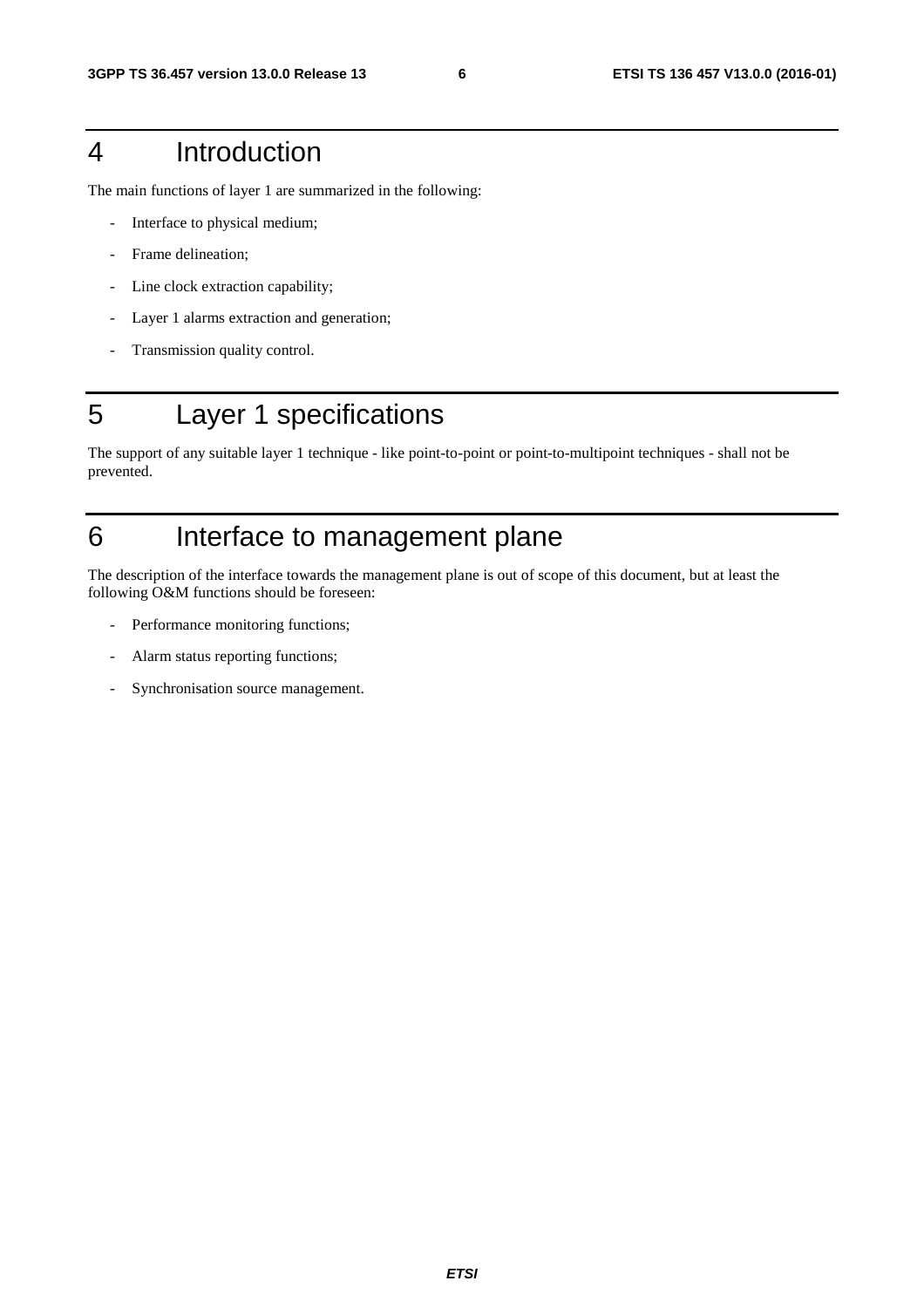### Annex A (informative): Change history

| <b>Change history</b> |  |                              |  |                |                                                 |            |  |  |  |
|-----------------------|--|------------------------------|--|----------------|-------------------------------------------------|------------|--|--|--|
| <b>Date</b>           |  | $TSG #$ TSG Doc. $\parallel$ |  | <b>CR Revi</b> | <b>Subject/Comment</b>                          | <b>New</b> |  |  |  |
| 2012-12               |  | 58 RP-121767                 |  |                | Approved in RAN#58 and put under change control | 11.0.0     |  |  |  |
| 2014-09               |  |                              |  |                | Update to Rel-12 version (MCC)                  | 12.0.0     |  |  |  |
| 2015-12               |  |                              |  |                | Update to Rel-13 version (MCC)                  | 13.0.0     |  |  |  |